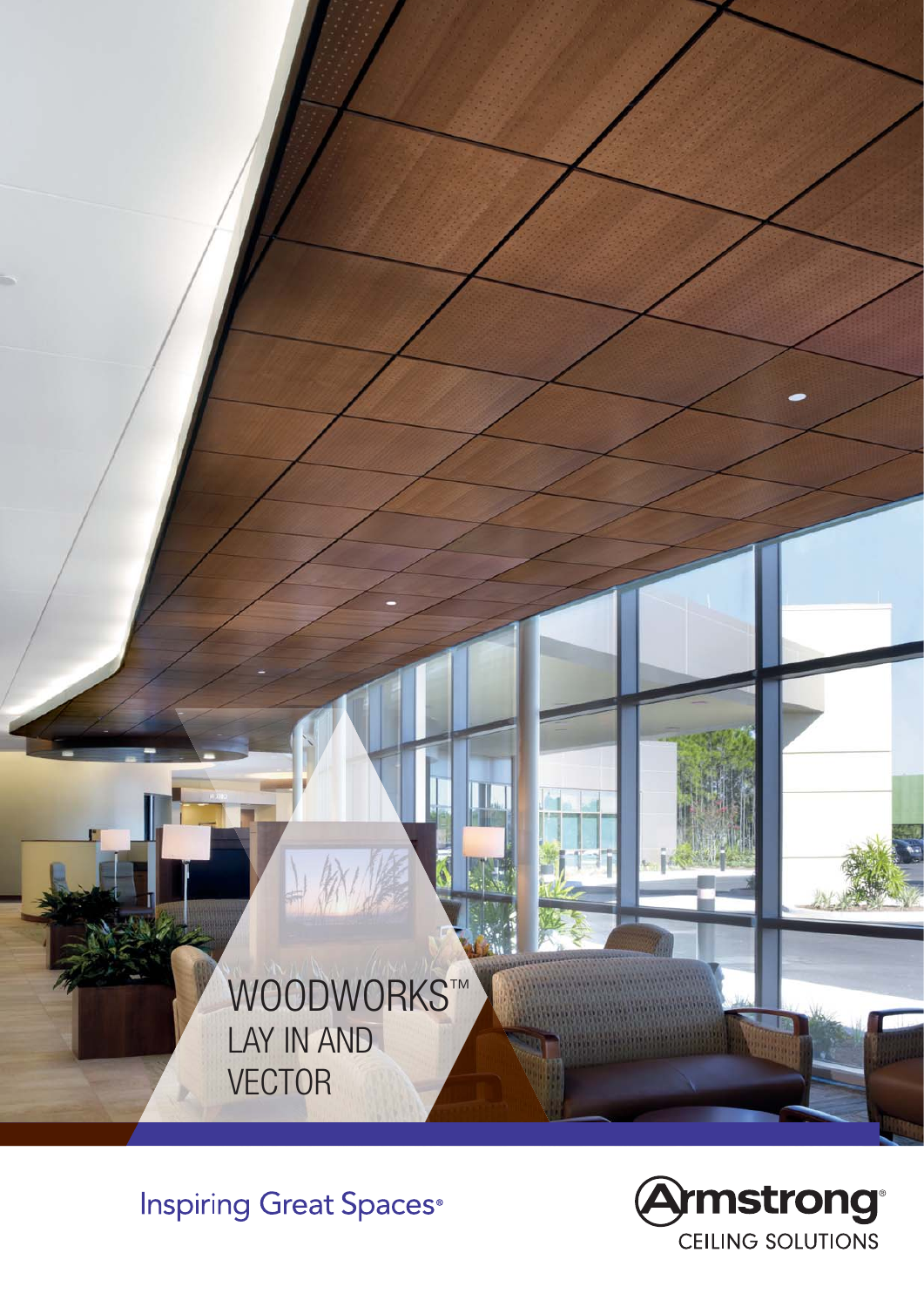# WOODWORKS™ LAY IN AND VECTOR

Armstrong has harnessed the enduring, natural beauty of wood in a range of ceiling panels, combining functionality with elegance and wide range of choice.

## **BENEFITS**

Wide range of standard solutions:

- Three veneer and six laminate finishes
- Three panel profiles to install on standard Prelude™ XL 24mm Tee Suspension Grid for cost effectiveness and simplicity
- Three standard panel sizes
- Eighteen standard perforation options to enhance acoustical performance and design aesthetics
- TOTAL ACOUSTICS® Performance Options (NRC+CAC)
- Available in Vector Edge:
- Narrow (6mm) reveal visual
- Installation with minimum plenum clearance
- Safe and secure downward accessibility without tools

## TYPICAL APPLICATIONS

- Style and elegance for any interior
- Auditoriums, Classrooms and lecture theatres
- Lobbies, Foyers and reception Areas

• Corridors • Boardrooms

- Bars and other hospitality areas
- Specialty retail
- Airport lounges







FL(L) – Flaxen AC(L) – Acacia TE(L) – Tasman Elm HP(L)(V) – Hoop Pine

Colours are representative and may vary from samples and actual product. Other finishes are available on request.



Rotary Cut



TO(L)(V) – Tasmanian Oak Quarter Cut



AW(L)(V) – American Walnut Crown Cut



### Laminates Veneers (Also available in Laminates)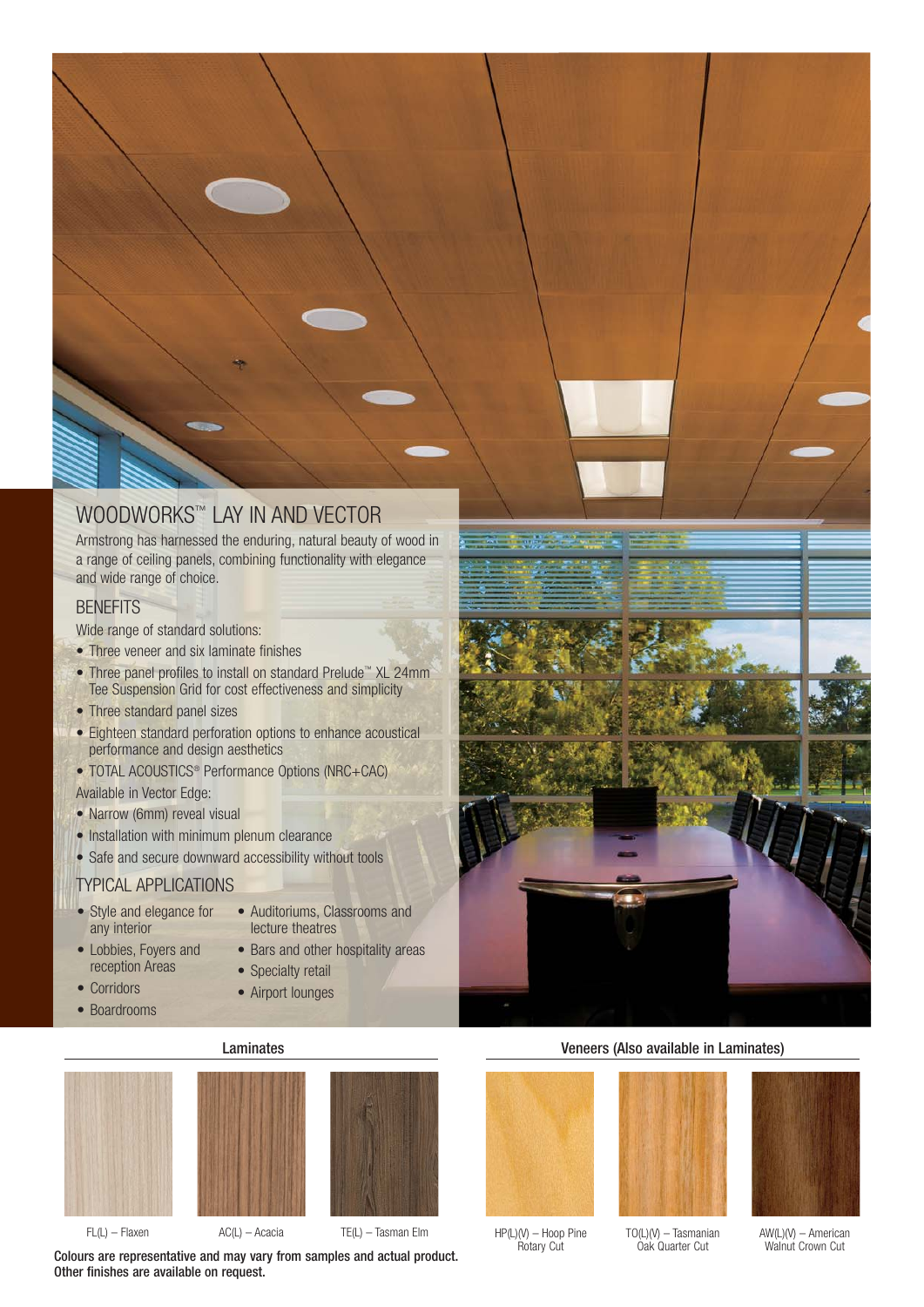# PHYSICAL DATA

### System Selection